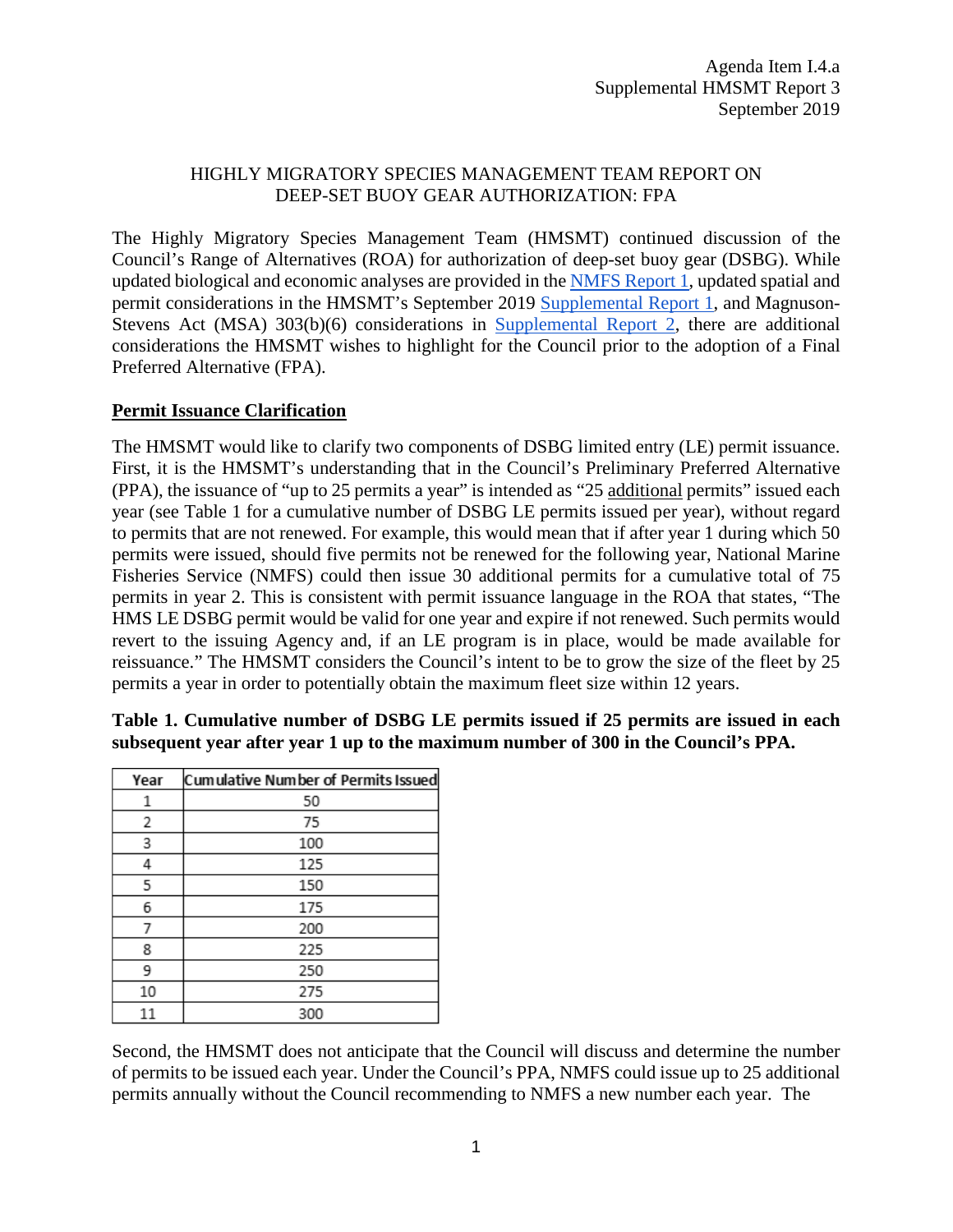HMSMT feels that evaluating the annual number of permits to issue would be redundant to work already done in developing the ROA and would create a burdensome workload, preventing timely issuance of the maximum number of permits.

### **Additional Considerations**

Discussion with the Highly Migratory Species Advisory Subpanel and members of the public highlighted the benefit of a LE permit approach in authorizing DSBG, as well as the potential need to pause permit issuance to address temporary issues that may arise with the developing fleet. The HMSMT is concerned that the current PPA does not allow for a pause in permit issuance. As stated, permits would be issued each year until 300 permits are issued or NMFS or the Council find that fewer than 300 permits is warranted. The HMSMT recommends that the Council confirm that the ROA would allow either NMFS or the Council to evaluate a temporary stop in permit issuance (e.g., for a single year), and resume issuing permits at a later date. In the future, the Council would need to develop criteria for determining that permit issuance should stop or pause before 300 permits are issued, to provide a strong basis for making such a recommendation to NMFS.

The HMSMT believes that an open access fishery in the Southern California Bight (SCB) is unlikely to result in a large DSBG fleet because the gear is artisanal in nature and open access would discourage speculative permit possession. It is likely that the Council's consideration of LE is in fact largely driving speculative interest in the gear, similar to the case of DSBG exempted fishing permits (EFPs).

Many aspects related to the authorization and permitting of a DSBG fleet remain uncertain or unknown at this time. The Council, its advisory bodies, and members of the public have expressed concern over several of these considerations, including the available area within the SCB to productively fish DSBG, and the resulting economics. The HMSMT heard testimony from Dr. Chugey Sepulveda regarding swordfish aggregations near certain bathymetric features. Based on the historic swordfish effort distribution of West Coast fleets, the temporal clustering of fish over limited areas is probable and DSBG fishing would likely not be distributed across all open waters in the SCB. As seen in the maps provided in [Supplemental Report 1,](https://www.pcouncil.org/wp-content/uploads/2019/09/I4a_Supp_HMSMT_Rpt1_DSBG_ROA__SEP2019BB.pdf) DSBG EFP sets fished to date tend to concentrate in some of these areas, especially around the Channel Islands or mainland. In contrast, there is minimal effort in other open water areas. At this time, there are no available fine-scale data on the aggregating behavior of swordfish in the Southern California Bight, so the HMSMT could not incorporate anything definitive in its analyses. Due to potential aggregation, the available area within the SCB for productive swordfishing may be additionally limited. The management of available permits through phased-in issuance can allow for a more proactive approach to potential crowding issues.

Due to lack of comprehensive data, HMSMT spatial analyses are also unable to accurately characterize the recreational fishing effort which may spatially interact with commercial DSBG fishing effort in the SCB. Much of the information is anecdotal and cannot be confirmed, but it is generally acknowledged that there is potential for negative interactions between DSBG and recreational fishermen. This supports the HMSMT's recommendation that the Council adopt the phased-in LE approach to address potential issues as they arise and clarifying language to allow for a pause in permit issuance if needed.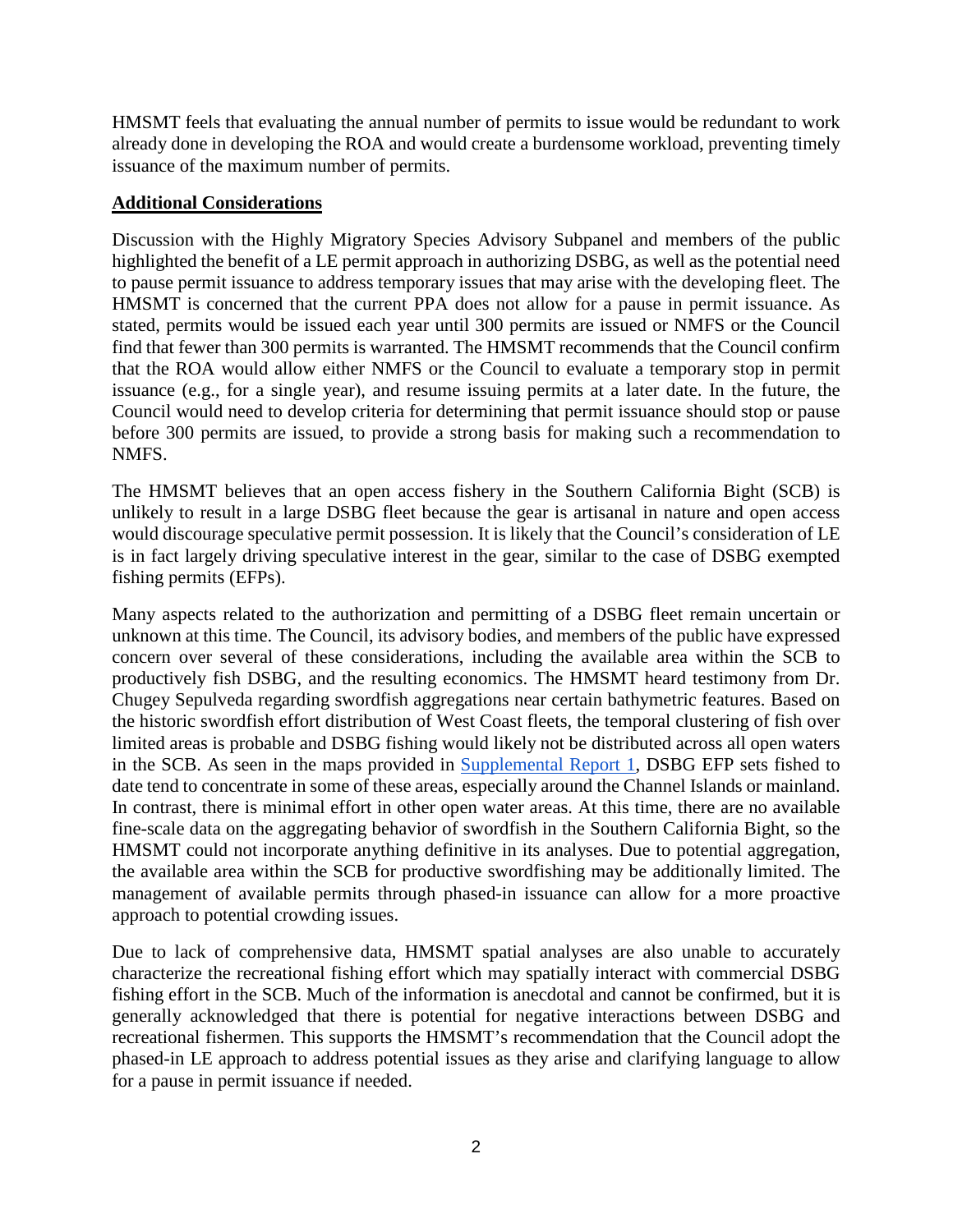#### **Proposed Revision to Preliminary Preferred Alternative**

The Council's ROA was developed prior to the adoption and implementation of California State Senate Bill SB1017. At the time, the Council proposed using participation in a trade-in (or buyback) program as a way to encourage individuals participating in the drift gillnet (DGN) fishery to transition to DSBG, ranking those who participated in a trade-in program at a higher level for permit issuance than those who did not. While the HMSMT's original recommendation for qualifying criteria tiers (sub-option 1) included this differentiation among DGN permit holders, the implementation of SB1017 changes the parameters of the swordfish fishery and the need or efficacy of using participation in a trade-in program as a qualifying criterion for issuing DSBG LE permits. The HMSMT recommends the Council modify its LE permit qualifying criteria PPA so that the second tier for permit issuance includes all active DGN permit holders, regardless of participation in a permit trade-in program. If all California DGN permits will be invalid as soon as four years, the DGN participants, as well as the markets that rely on that fishery for swordfish, will need another method by which to supply fish to the markets. While the HMSMT does not believe that DSBG is a replacement for DGN-caught swordfish, disadvantaging DGN participants who want to continue to fish DGN while able, by postponing the issuance of a DSBG permit, is in contradiction to the Council's stated desire to optimize use of the stock and the purpose of authorizing DSBG.

The HMSMT discussed the potential negative economic impact of using participation in such a program in determining eligibility to obtain a DSBG permit. Transitioning to DSBG requires a substantial investment in gear and the development of new fishing skills, and has thus far shown mixed success as a reliable source of swordfish landings and revenues production. Fishermen need the ability to utilize multiple methods to catch swordfish in order to respond to environmental factors, swordfish availability, and market demand. The permit trade-in provision would create the risk of reduced employment and production in the West Coast swordfish fishery in case fishermen with historic reliance on DGN do not find DSBG fishing to be economically viable.

| Sub-Option 6: Modified Preliminary Preferred Alternative                                                                                               |                            |  | <b>One Permit</b><br><b>Issued Per</b><br><b>Individual</b> |
|--------------------------------------------------------------------------------------------------------------------------------------------------------|----------------------------|--|-------------------------------------------------------------|
| <b>Ranking Category</b>                                                                                                                                | <b>Potential Permits</b>   |  | <b>Cumulative Total</b>                                     |
| 1. "Active" EFP Recipients<br>(10 obs. Sets by 12/31/2018)                                                                                             | 20                         |  | 20                                                          |
| 2. "Active" DGN Permit<br>(1 DGN landing, 2013/14-2017/18 seasons)                                                                                     | 29                         |  | 43                                                          |
| 3. "Active" EFP Recipients<br>(10 obs. Sets by Final Rule. Up to 77 additional EFPs already approved, plus EFPs approved in the future<br>may qualify) | <b>TBD</b>                 |  | <b>TBD</b>                                                  |
| 4. "Active" Swordfish (harpoon) Permit<br>(Possess 2018/19 permit, 1 HPN landing, 2013/14-2017/18 seasons)                                             | 17                         |  | <b>TBD</b>                                                  |
| 5. "Inactive" DGN Permit<br>(No DGN landings since 03/31/2013)                                                                                         | 37                         |  | <b>TBD</b>                                                  |
| 6. Demonstrated Swordfish Experience<br>(04/01/2013 - Final Rule)                                                                                      | <b>TBD</b>                 |  | <b>TBD</b>                                                  |
| 7. Other Applicants<br>(First-come, first-serve)                                                                                                       | 300 minus Cumulative Total |  | 300                                                         |